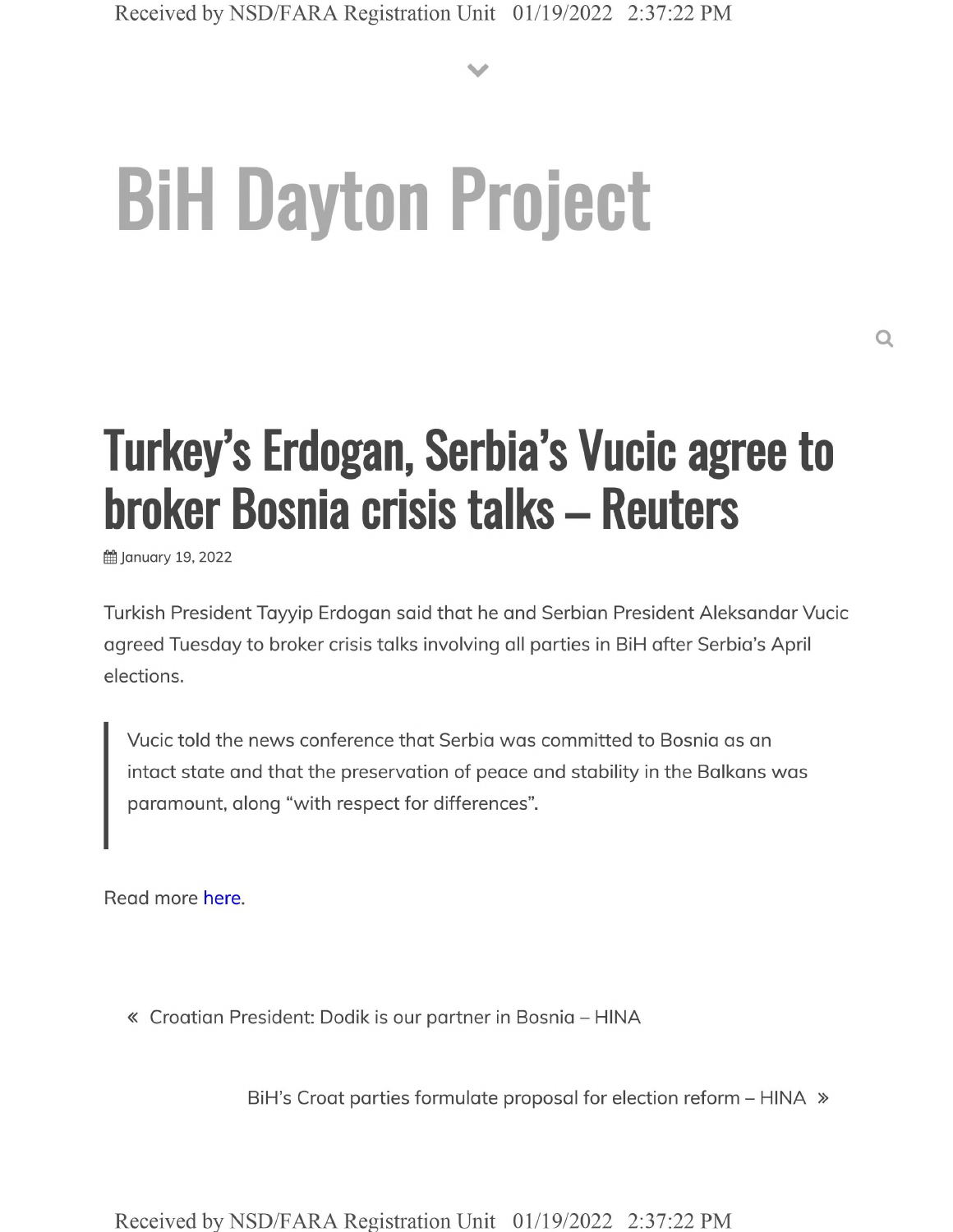## **RELATED POSTS**



**BiH's Croat parties formulate proposal for election reform - HINA**

g January 19, 2022



**Croatian President: Dodik is our partner in Bosnia - HINA**

§§ January 18, 2022



**Dodik to Jerusalem Post: RS will respect everything written in the BiH Constitution**

Received by NSD/FARA Registration Unit 01/19/2022 2:37:22 PM